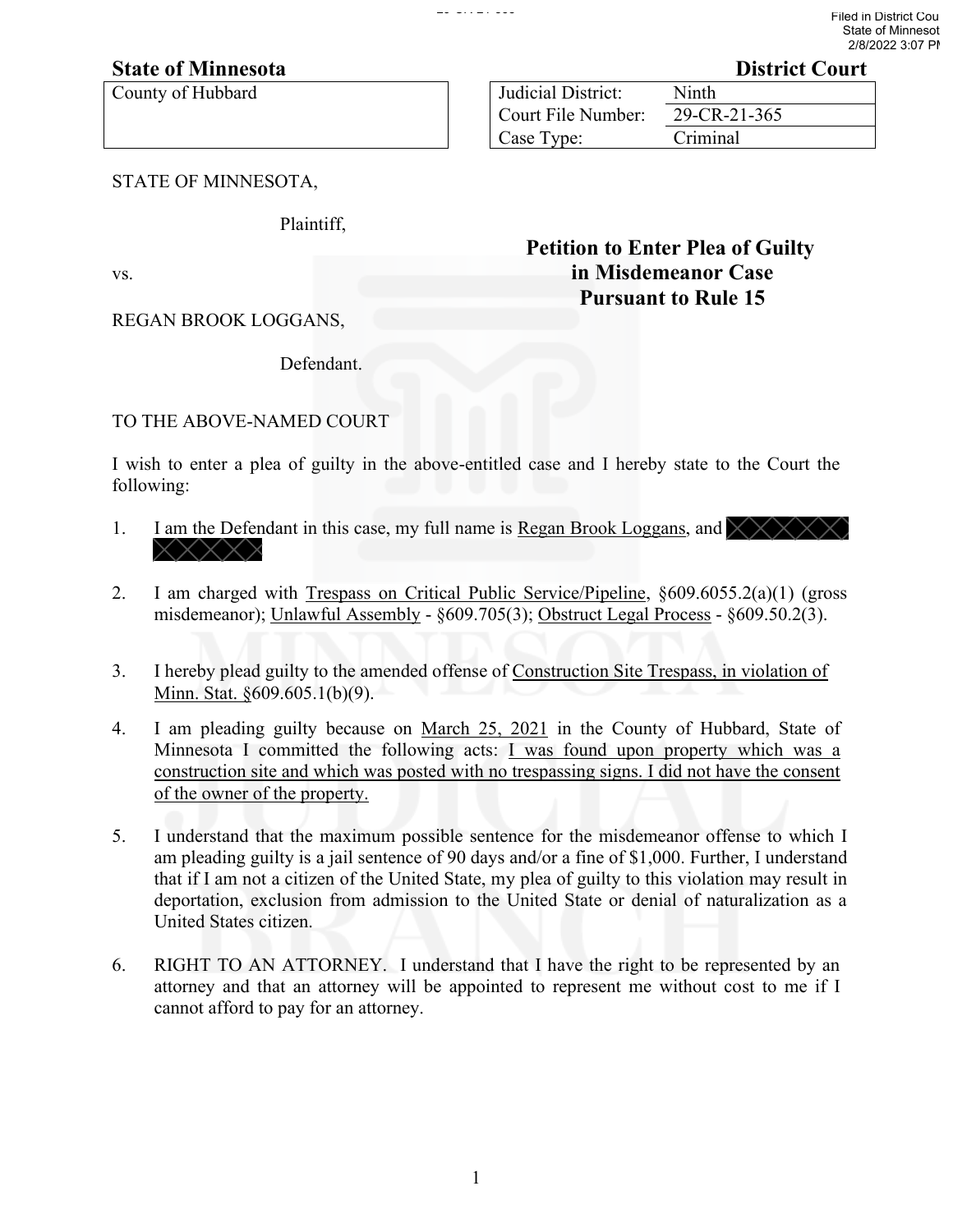- 7. I have fully discussed the charge(s), my constitutional rights, and this petition with my attorney. Bruce D. Nestor.
- 8. I understand that I also have the following constitutional rights which I knowingly and voluntarily give up:
	- a. The right to a trial to the court or to a jury in which I am presumed innocent until proven guilty beyond a reasonable doubt and in which all jurors in a jury trial must agree I am guilty before the jury could find me guilty.
	- b. The right to confront and cross-examine all witnesses against me.
	- c. The right to remain silent or to testify for myself.
	- d. The right to subpoena and present witnesses to testify for me in my defense.
	- e. The right to a pretrial hearing to contest the admissibility at trial of any confessions or admissions or of any evidence obtained from a search and seizure.
- 9. I am entering my plea of guilty freely and voluntarily and without any promises except as indicated in number 10 below.
- 10. I am entering my plea of guilty based on the following plea agreement with the prosecutor: The State will Dismiss Count II and Count III in return for my plea of guilty to the amended charge in Count I. The parties jointly recommend a Stay of Adjudication for a period of four months of probation to be supervised by the Court. Conditions of the stay include to pay prosecution costs of \$100.00, to have no knowing contact with Enbridge Corporation property and to remain law abiding.
- 11. I understand that if the Court does not approve this agreement I have the right to withdraw my plea of guilty and have a trial.
- 12. I understand that if this plea of guilty is accepted I have the right to be present at the time of sentencing and to speak and to present evidence on my behalf.
- 13. I hereby knowingly and voluntarily give up my right to be present for entry of my plea and sentencing and request that the court accept this plea and sentence me in my absence, but according to any plea agreement that might be contained in this petition.

| 2/8/2022<br>Dated: |                           |
|--------------------|---------------------------|
|                    | Name: Regan Brook Loggans |
|                    | X X X i<br>Y.             |
|                    |                           |
|                    |                           |